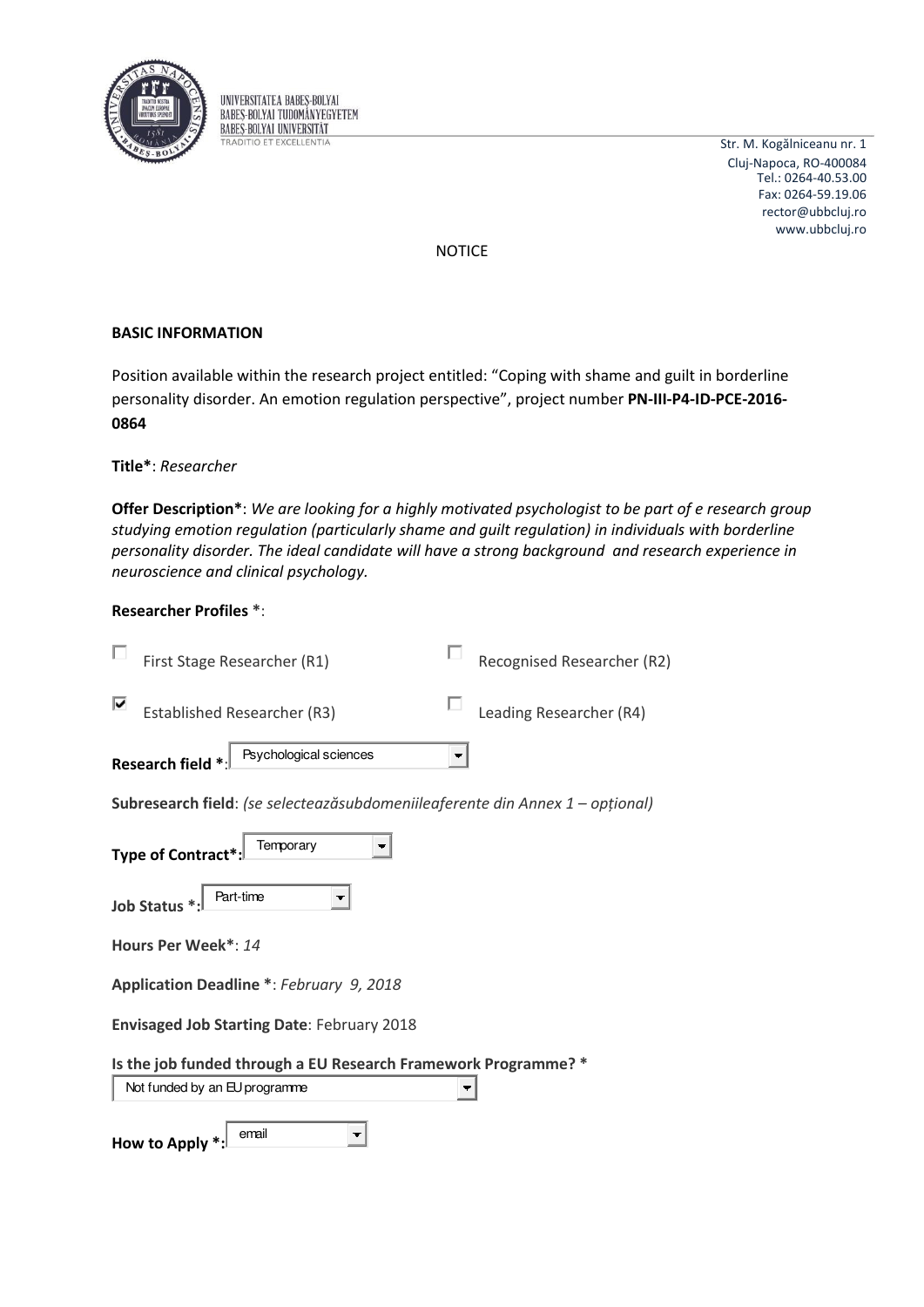### **HIRING INFO & WORK LOCATION**

**Number of positions available\*:** *1*

**Company/Institute:** Babes-Bolyai University

**Department\*:** *Clinical Psychology and Psychotherapy* 

# **REQUIREMENTS**

|            | <b>Required Education Level</b> |                        |  |
|------------|---------------------------------|------------------------|--|
|            | Main Research Field*:           | Psychological sciences |  |
| $Level*$ : | PhD or equivalent               |                        |  |
|            | Main Research Field*:           | Psychological sciences |  |
|            | PhD or equivalent               |                        |  |

**Skills/Qualifications**: B.A./B.Sc., M.A/M.Sc. and PhD in Psychology or Neuroscience

**Specific Requirements**: Hands-on research experience in neuroscience and clinical psychology

#### **Required Languages**

| <b>ROMANIAN</b><br>Language * |                |  |  |  |
|-------------------------------|----------------|--|--|--|
| $Level*$                      | Mother Tongue  |  |  |  |
| Language *                    | <b>ENGLISH</b> |  |  |  |
| Level*                        | Excellent      |  |  |  |

**Required Research Experience**(se completeazăunulsaumaimultecâmpuri, dupăcaz)

| Research Field *               | Psychological sciences |              |  |
|--------------------------------|------------------------|--------------|--|
| Years of Research Experience * |                        | More than 10 |  |